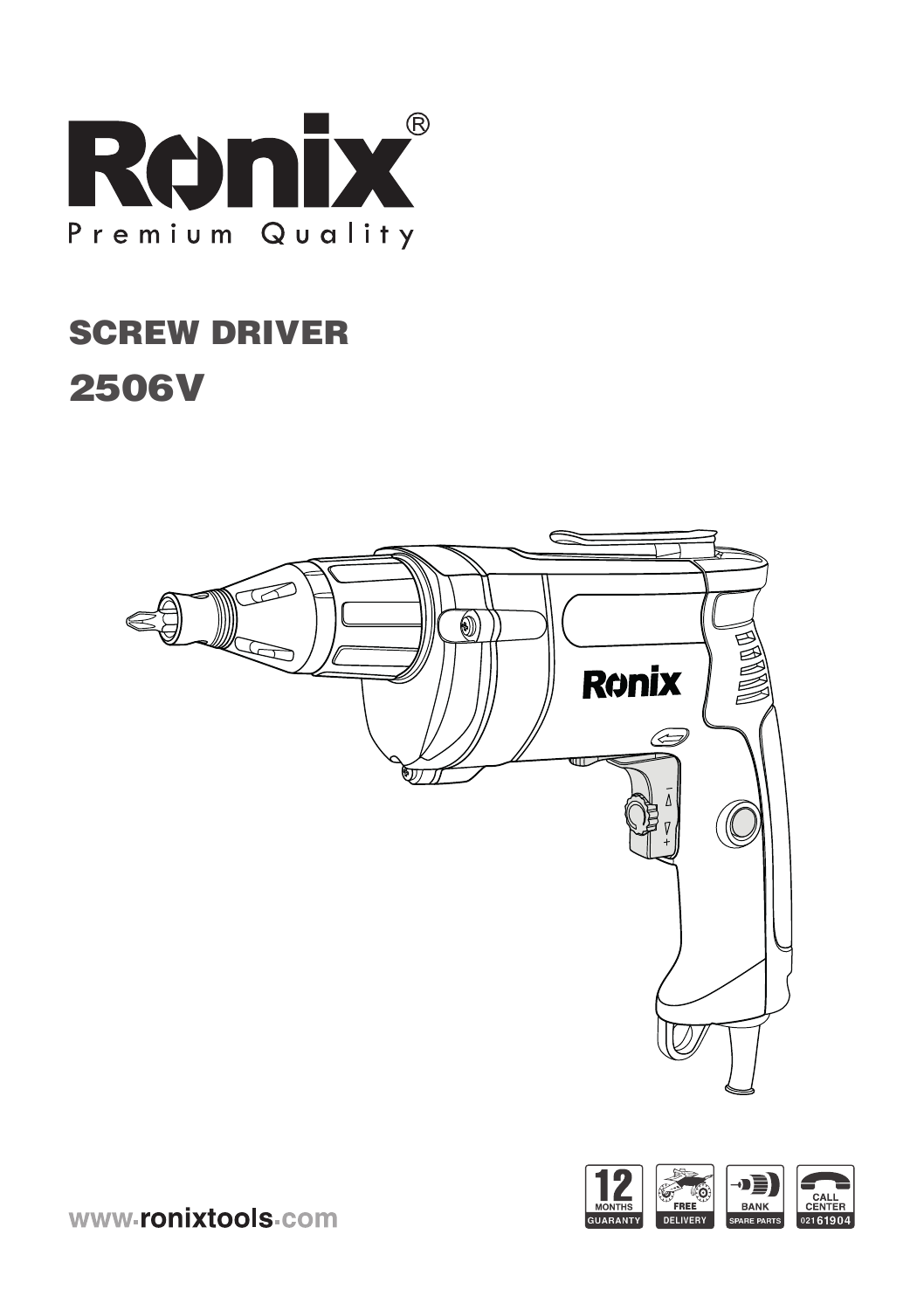

### **SPECIFICATION**

| Model          | 2506V      |  |
|----------------|------------|--|
| Power          | 600W       |  |
| Frequency      | 60Hz       |  |
| Chuck Capacity | 6.35mm     |  |
| No-load RPM    | 0-4500 RPM |  |
| Max Torque     | 23N.M      |  |
| Voltage        | 110V       |  |
| Weight         | 1.7kg      |  |

### **PART LIST**



## **WARNING!**

- When using electric tools, All The safety instructions shoud always be observed to reduce the risk of fire, electric shock and personal injury before attempting to operate tool, Please read all the instructions and save it for further reference.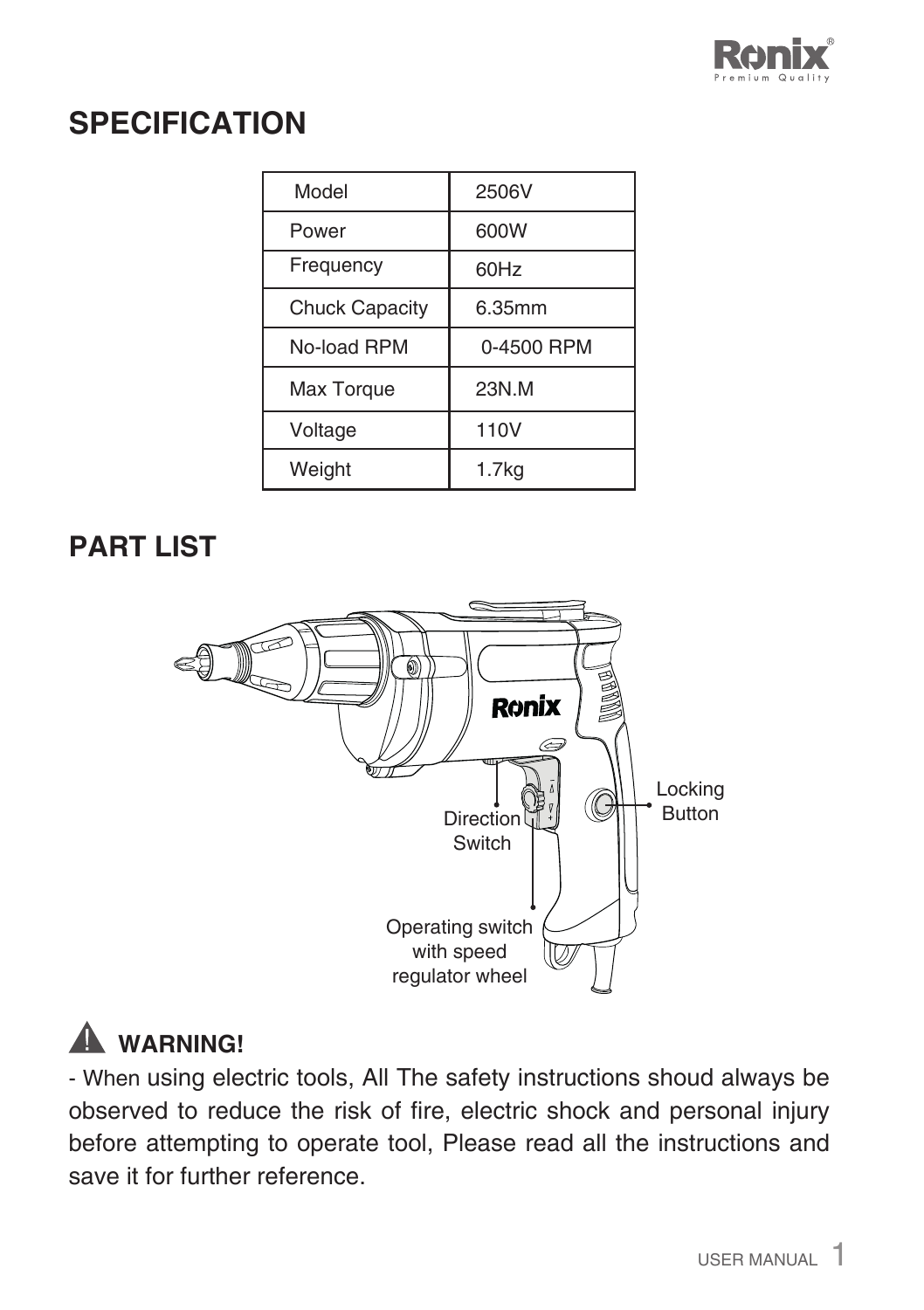

### **BASIC SAFETY PRECAUTIONS FOR ALL ELECTRIC TOOLS**

### .**KEEP WORK AREA CLEAN**

- Cluttered area and benches invite injuries.

#### .**CONSIDER WORK AREA ENVIRONMENT**

- Don't use electric tools in damp or wet locations. Don't expose electric tools to rain. Keep work area well. In particular, no inflammable liquids or gases must be present.

### . **AVOID ELECTRIC SHOCK**

- When you are operating tools, don't touch metal being grounded, such as pipe, radiator, freezer, etc.

### .**KEEP CHILDREN AND VISITORS AWAY**

- Don't let children contact tool or extension cord. All visitors should be kept away from work place.

#### .**STORE IDLE TOOL**

- When not in use, tools should be stored in dry, high, or locked-up place.

#### .**DON'T FORCE TOOL**

- It will do the job better and safer at the rate for which it was intended. Avoid unnecessary overload which may put the operator at risk and impair functions of the tools

#### .**USE RIGHT TOOL**

- Don't force small tools and attachment to do the job of a heavy duty tool. Don't use tools for purpose not intended, for example, don't use electric circular saw for cutting logs or tree limbs.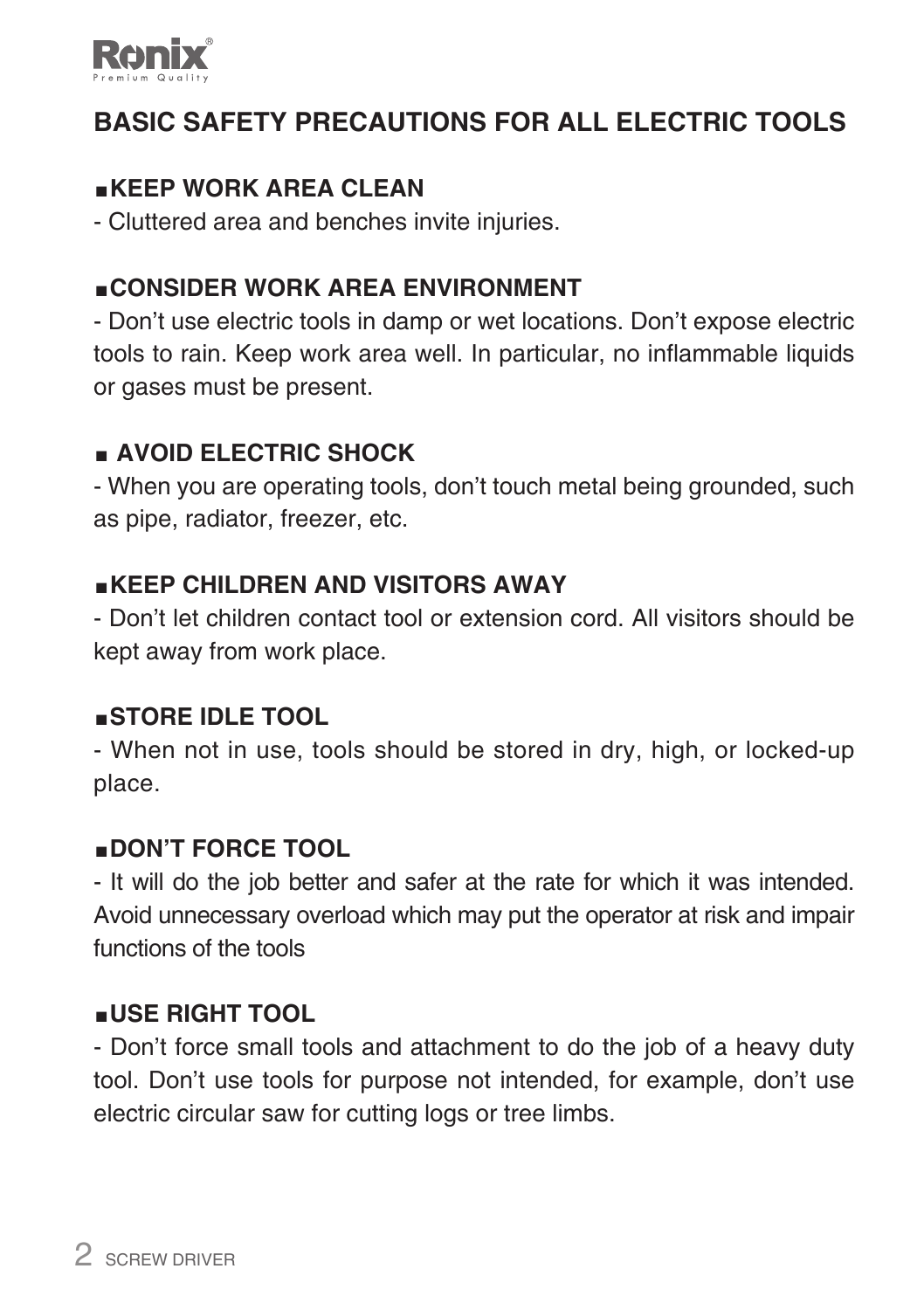

### .**DRESS PROPERLY**

- Hold tool by insulated gripping surfaces when performing an operation where the cutting tool may contact hidden wiring or its own cord. Contact with a "live" wire will make exposed metal parts of the tool "live" and shock the operator.

- If the extended cord is needed, please use the same type cord of the tool. - Before further use of the tool, a guard or other parts that is damaged should be carefully checked to determine that it will operate property and perform its intended function. Check for alignment of moving parts, binding of moving parts, breakage of parts, mounting and any other condition that may affect its operations. A guard or other part that is damaged should be properly repaired or replaced by a qualified service center unless otherwise indicated elsewhere in the instruction manual. Have defective switches replaced by a qualified service center. Do not use tool if switch does not turn on and off.

#### .**CHECK THE VOLTAGE**

- Do not plug the electric tool into the mains until you have checked that the voltage shown on the data plate corresponds to the voltage available.

### .**REPLACE PARTS**

- The use of improper accessory or attachment other than recommended present a risk of personal injuries.

### .**HAVE YOUR TOOL REPAIRED BY AN EXPERT**

- This electric tool is in accordance with the relevant safety regulations, Repairing of electric tool should be carried out only by an expert. Otherwise, it may cause considerable danger of the user.

### **ADDITIONAL SAFETY REGULATIONS**

1) Before using the tool, please check the switch is off and the plug is not connected to electricity socket

2) The tool should not touch any objects when turning on the tool to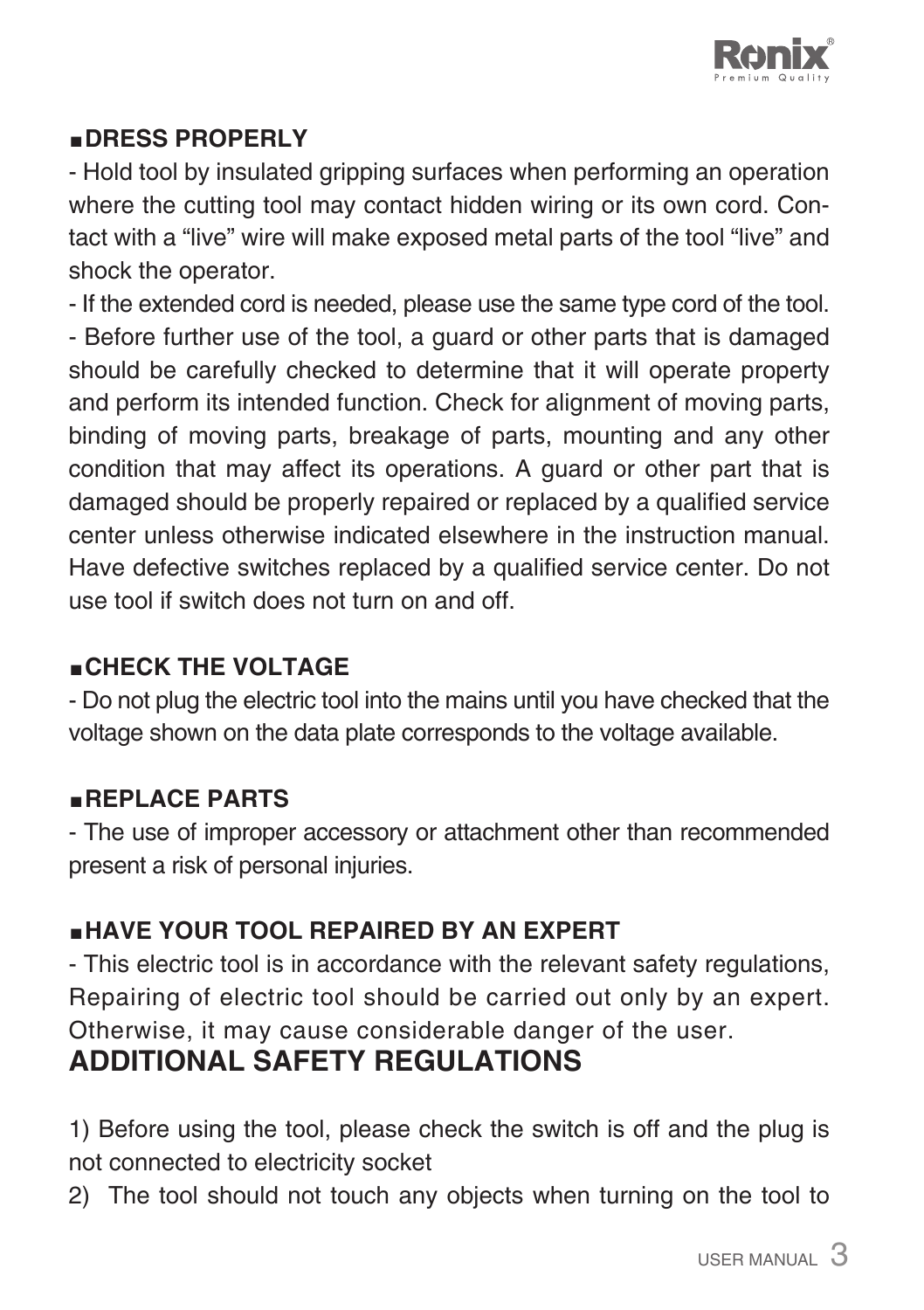

avoid any danger.

3) Before plug in the electricity socket, please make sure the machine is switched off and put the cable on back side.

4) Hold the tools firmly when operating the tool.

5) Don't touch the moving rotating parts

6) Don't touch the bit or the work piece immediately after operation because they may be extremely hot and could burn your skin.

7) Always be sure you have a firm fooling. Be sure no one is below when using the tool in high locations

8) Don't lay down the tool on the ground or working table before switch it off.

## **SERVICE AND MAINTENANCE**

1) Always disconnect the tool before carrying out inspection or cleaning.

2) Never use water or other liquids to clean the tool. Clean the tool by brushing it with a brush.

3) Check and replace the carbon brush frequently.

4) The air-vent of the tool should be cleaned regularly to avoid the motor too hot due to air-vent blocked.

5) Always check if the components of the tool are fixed well.

6) The parts of tool should be without trace of crack or damage

7) Always check if the cable is without damage.

## **WARRANTEE**

- All the tools we produce are guaranteed by our company.

Damages that are attributable to improper handling, overloading, or natural wear and tear are excluded from the guarantee

The prerequisite is that the tool is handed over assembled, and completed with the proof of sale and guarantee. Don't disassemble the tool

For guarantee claim, only use the original packaging.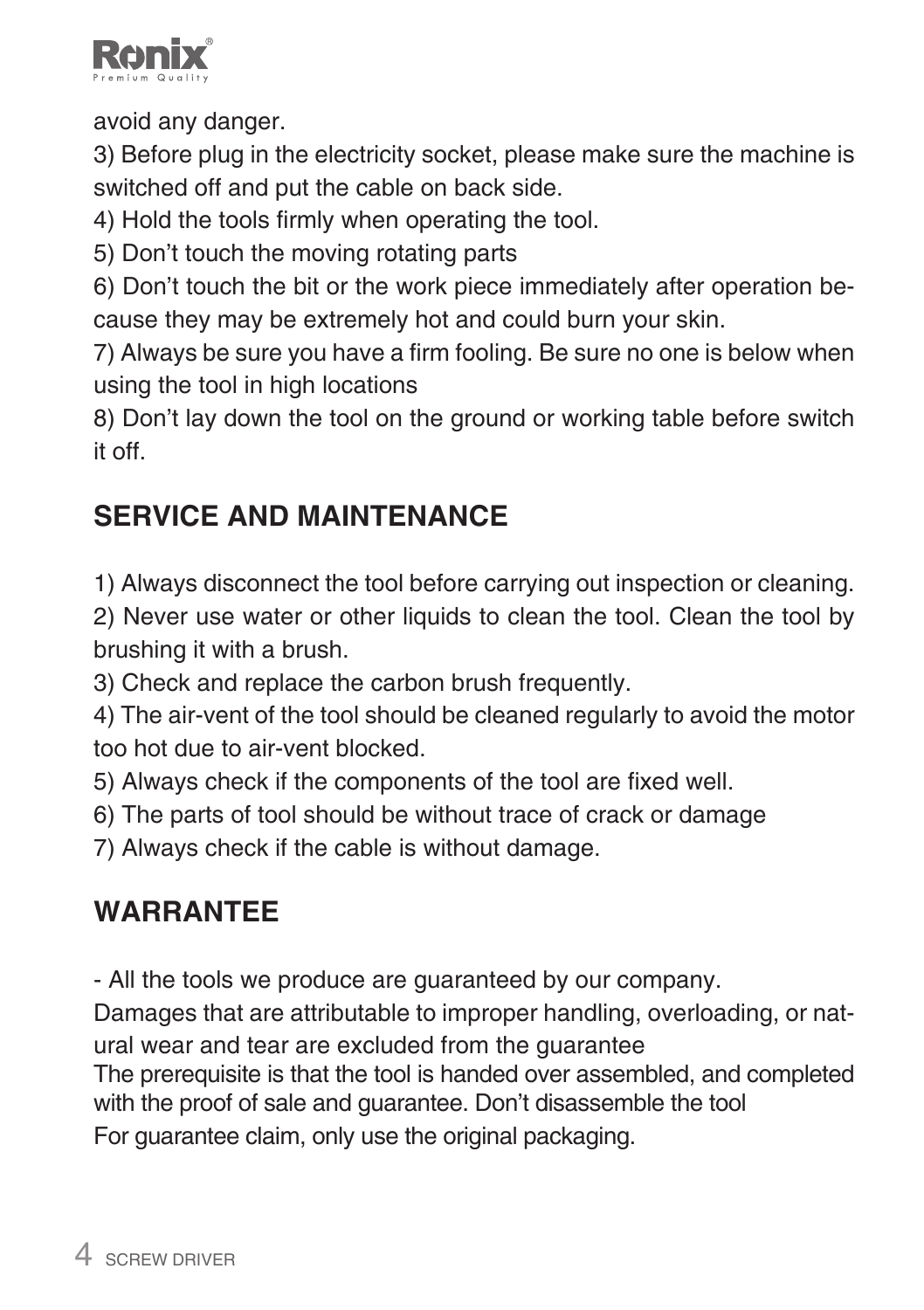

### **REPAIRS**

- Please only use accessories and spare parts recommended by the manufacturer. If the tool get malfunction, please hand over the tool to our dealer or appointed maintenance station. Don't disassemble the tool by yourself or replace the parts supplied by other factories.

# **A** CAUTION:

- Always be sure that the tool is switched off and unplugged before adjusting or checking function on the tool.

### .**DEPTH ADJUSTMENT**

- The depth can be adjusted by turning the locking sleeve. Turn it in "A" direction for less depth and in "B" direction for more depth. One full turn of the locking sleeve equals 1.5 mm (1/16") change in depth. (See Fig.1)



- Adjust the locking sleeve so that the distance between the tip of the locator and the screw head is approximately 1mm (3/64") as shown in the figure. Drive a screw into your material or a piece of duplicated material. If the depth is still not suitable for the screw, continue adjusting until you obtain the proper depth setting. (See Fig. 2&3)

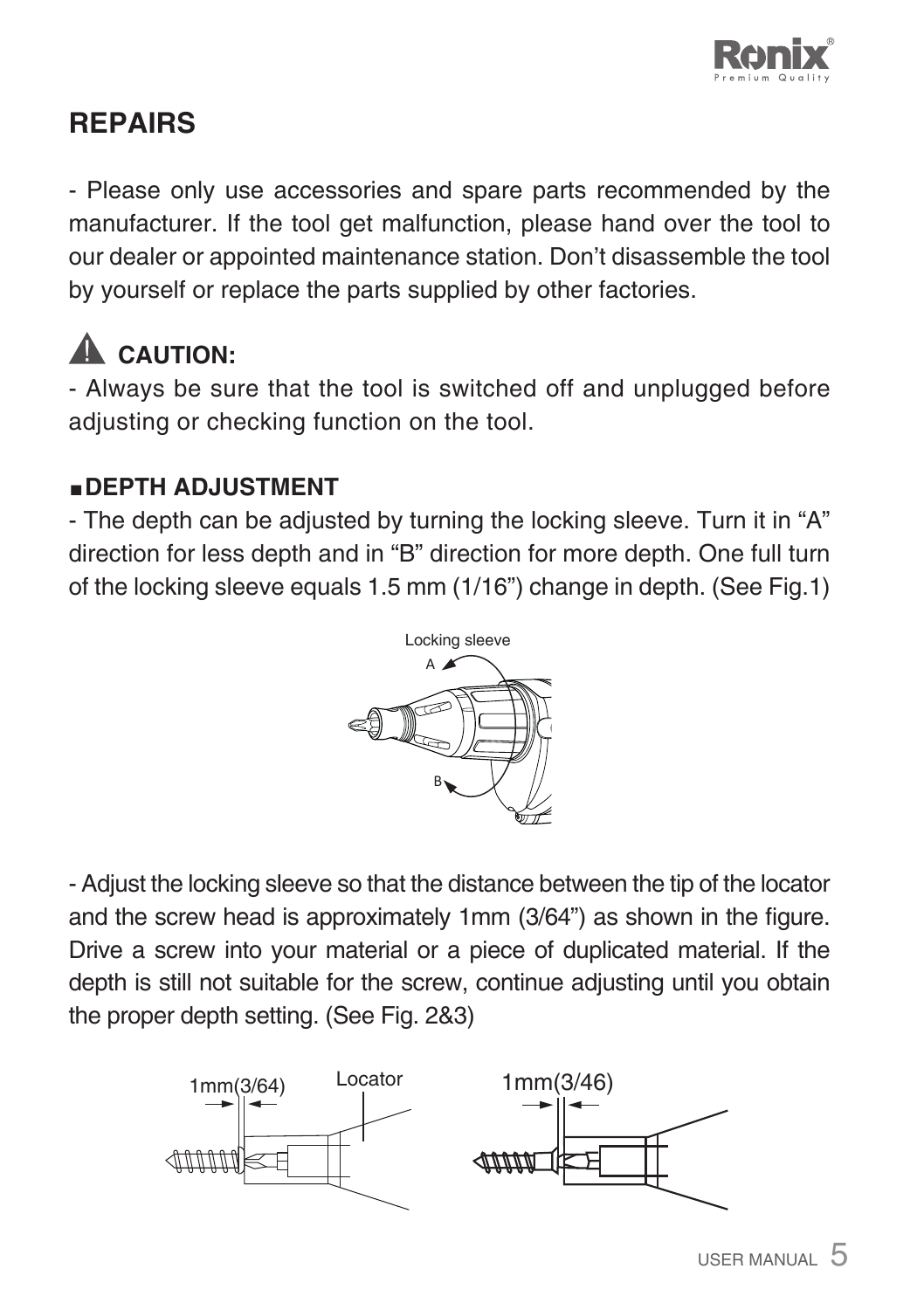

### .**SWITCH ACTION**

# A CAUTION:

- Before plugging in the tool, always check to see that the switch trigger actuates properly and return to the "OFF" position when released.

- To start the tool, simply pull the switch trigger. Tool speed is increased by increasing pressure on the switch trigger. Release the switch trigger to stop. For continuing operation, pull the switch trigger and then push in the lock button. To stop the tool from the locked position, pull the switch trigger fully, and then release it. The switch also has variable speed function which permits speed control. The farther the trigger switch is depressed the higher the speed of the tool. (See Fig.4)



### .**REVERSING SWITCH ACTION**

- This tool has a reversing switch to change the direction of rotation. Move the reversing switch lever to the A side for clockwise rotation or the B side for counterclockwise rotation. (See Fig.5)



# A CAUTION:

- Always check the direction of rotation before operation.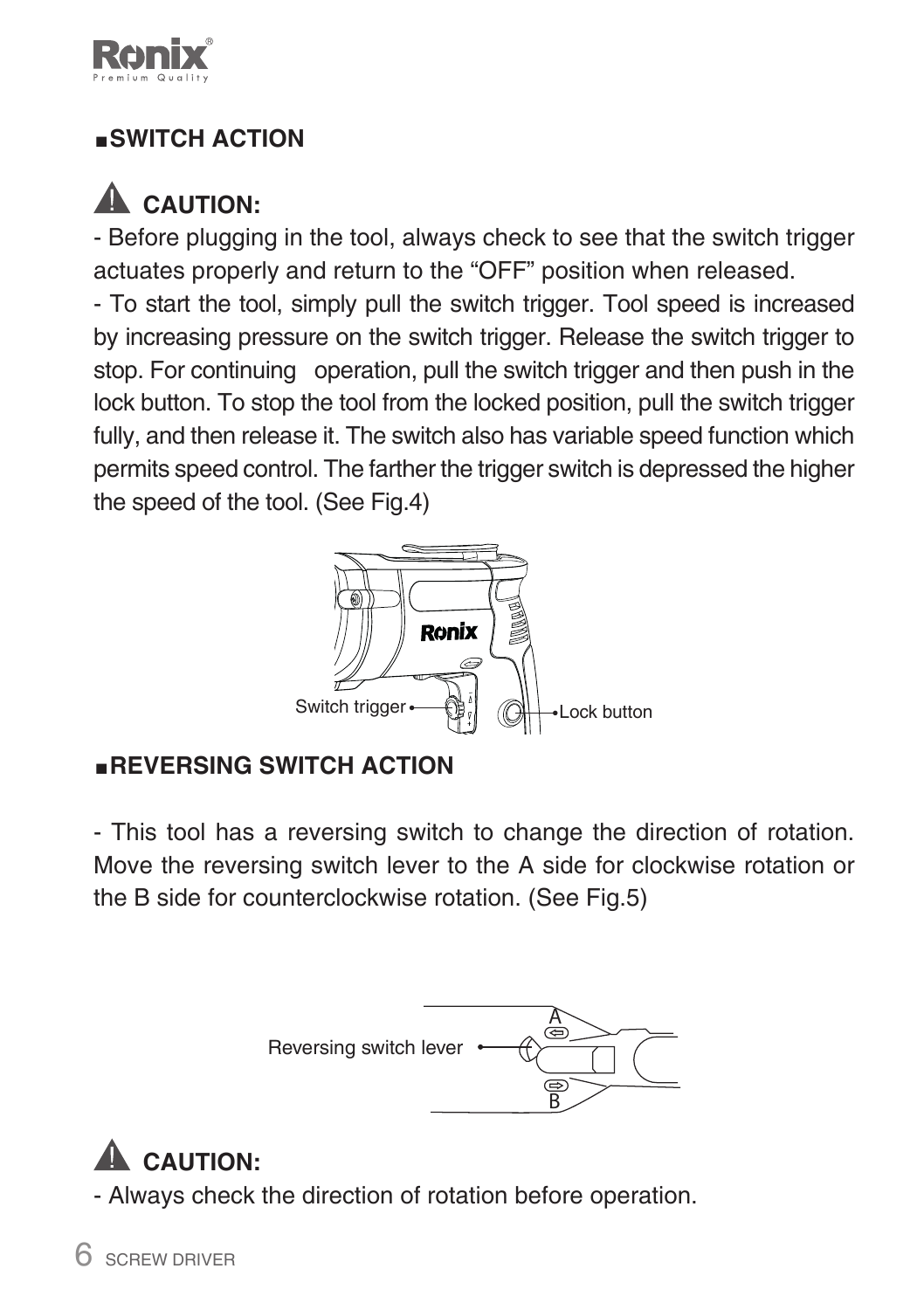

- Use the reversing switch only after the fool comes to a complete stop. Changing the direction of rotation before the tool stops may damage the tool.

### .**HOOK**

**-** The hook is convenient for temporarily hanging the tool.

When using the hook, pull it out in A direction and then push it in B direction to secure in place. W



### .**INSTALLING OR REMOVING THE BIT OR BIT HOLDER**

# A CAUTION:

- You also could replace the bit holder you desired when you change the bit. (See Fig. 10)



#### Bit Holder

### .**INSTALLING AND CHANGING NUTSETTERS AND LOCATORS (FOR MODEL 2506 )**

- Rotate on locking sleeve and remove it from clutching housing
- Pull nutsetters straight out with pliers.
- Select nutsetter size desired.

- Place nutsetter into clutch housing and push end of nutsetter until ball lock snaps into groove of nutsetter shank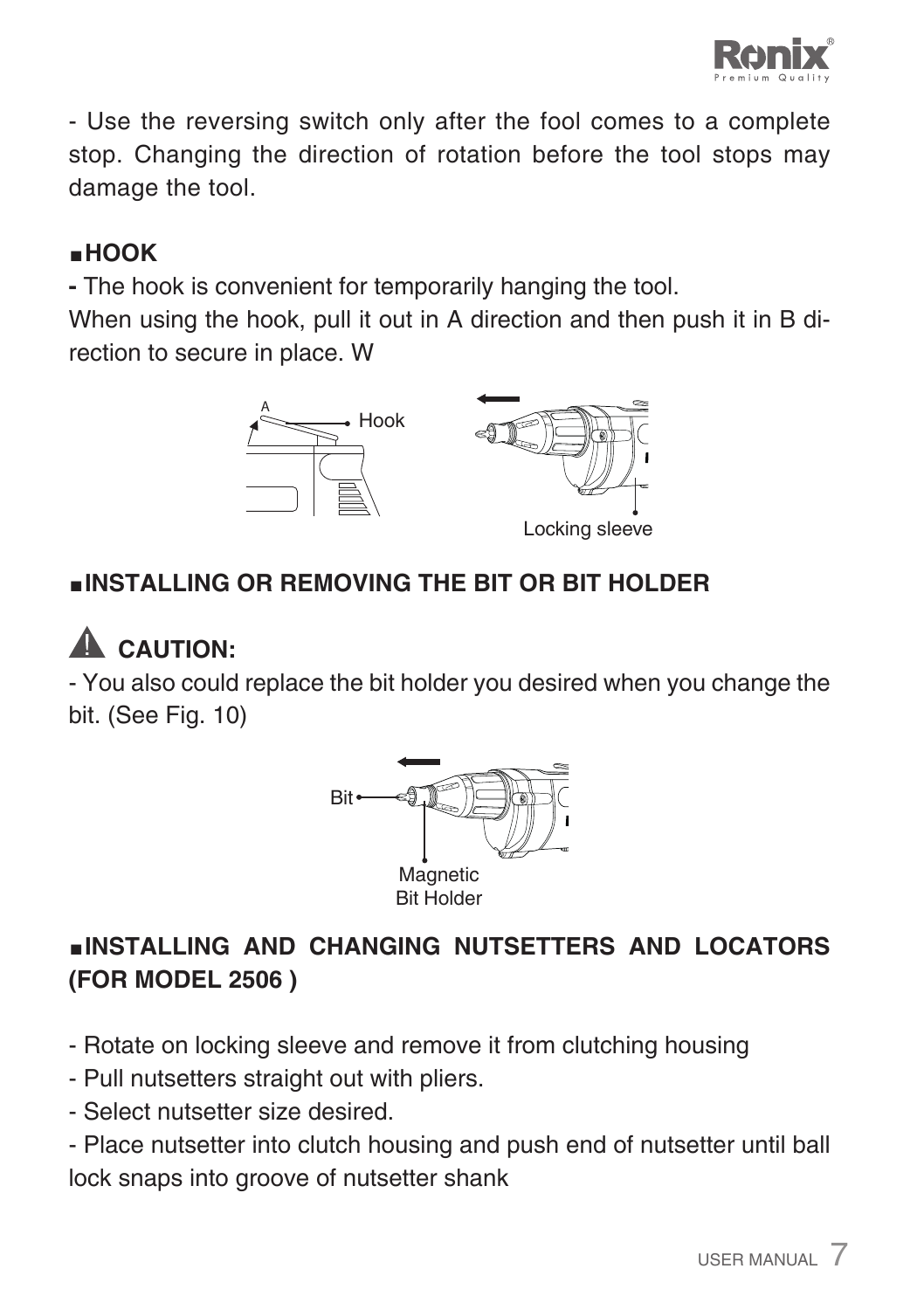

- Reassemble locking sleeve by rotating in clutch housing. (See Fig. 11)



### **.OPERATION**

- Fit the screw on the point of the bit and place the point of the screw on the surface of the work piece to be fastened. Apply pressure to the tool and start it. Withdraw the tool as soon as the clutch cuts in. Then release the switch trigger. (See Fig. 12)



# **A** CAUTION:

 - When fitting the screw onto the point of the bit be careful not to push in on the screw. If the screw is pushed in the clutch will engage and screw will rotate suddenly. This could damage a workplace or cause an Injury. Make sure that the bill is inserted straight in the screw head, or the screw and/or bit may be damaged.

Don't continue unnecessary clutching operation.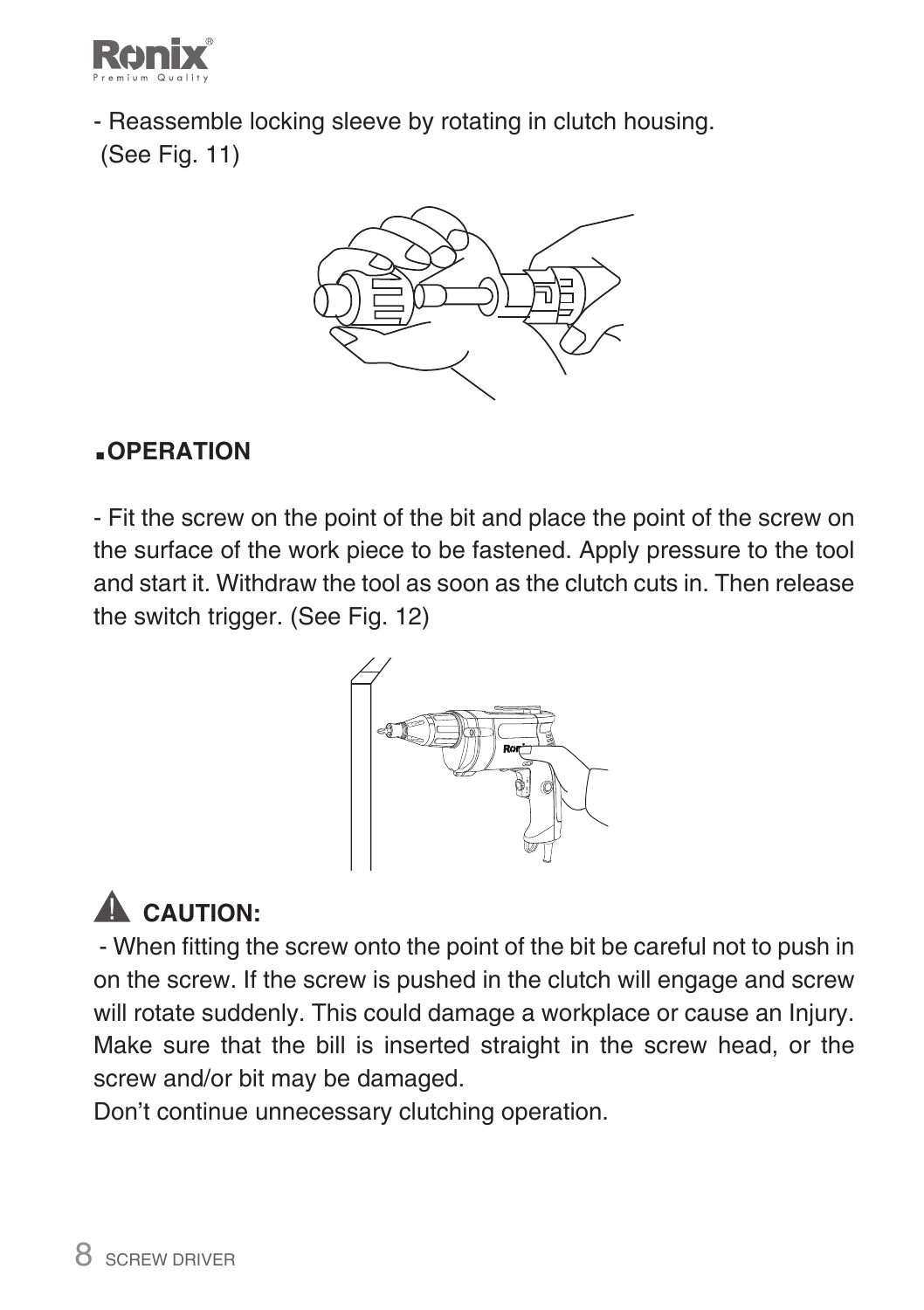

### **SPARE PART LIST**

| 1              | Bit                           | 23 | O Ring 22x 25X3     |
|----------------|-------------------------------|----|---------------------|
| 2              | Circlip                       | 24 | Bearing 608-2Z      |
| 3              | <b>Hex Connecting Pole</b>    | 25 | Anti-dust Washer    |
| 4              | Locator                       | 26 | Rotor Assy          |
| 5              | <b>Dust Seal Ring</b>         | 28 | Bearing 607         |
| 6              | O Ring 17.4x1.8               | 29 | 607 Bearing Sleeve  |
| $\overline{7}$ | Lock Sleeve                   | 30 | Screw ST4.2X55      |
| 8              | <b>Fixing Position Spring</b> | 31 | <b>Wind Guard</b>   |
| 9              | Oil Seal 22x 14X5             | 32 | <b>Stator Assy</b>  |
| 10             | Screw ST4.2X20                | 33 | Housing             |
| 11             | Gear box                      | 34 | Carbon Brush(pair)  |
| 12             | Needle Bearing HK1418RS       | 35 | <b>Brush Holder</b> |
| 13             | Ring                          | 36 | Screw ST2.9X8       |
| 14             | C type Spring                 | 37 | Inductance          |
| 15             | Still Ball 3.5                | 38 | Hook                |
| 16             | Positive Clutch               | 39 | <b>Rear Cover</b>   |
| 17             | Lock Spring                   | 40 | Screw ST4.2X4       |
| 18             | <b>Gear Shaft</b>             | 41 | Switch              |
| 19             | <b>Wheel Gear</b>             | 42 | Capacitor           |
| 20             | Flate Bearing AXK0821         | 43 | Cable Clamp         |
|                | Assy(Include 2 Flat Washer)   |    |                     |
| 21             | Needle Bearing HK0808         | 44 | Cable Protector     |
| 22             | <b>Middle Cover</b>           | 45 | Cable and Plug      |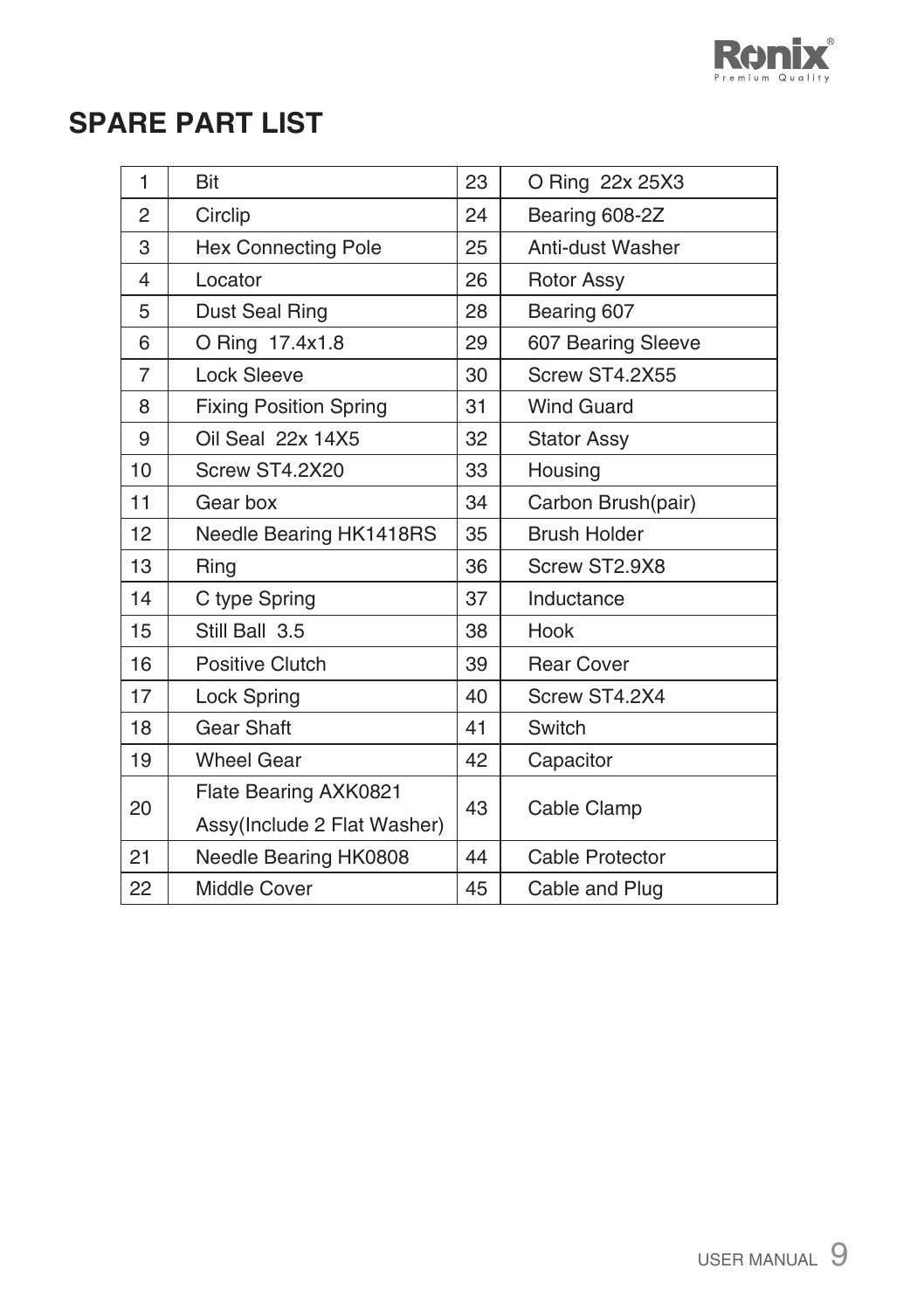